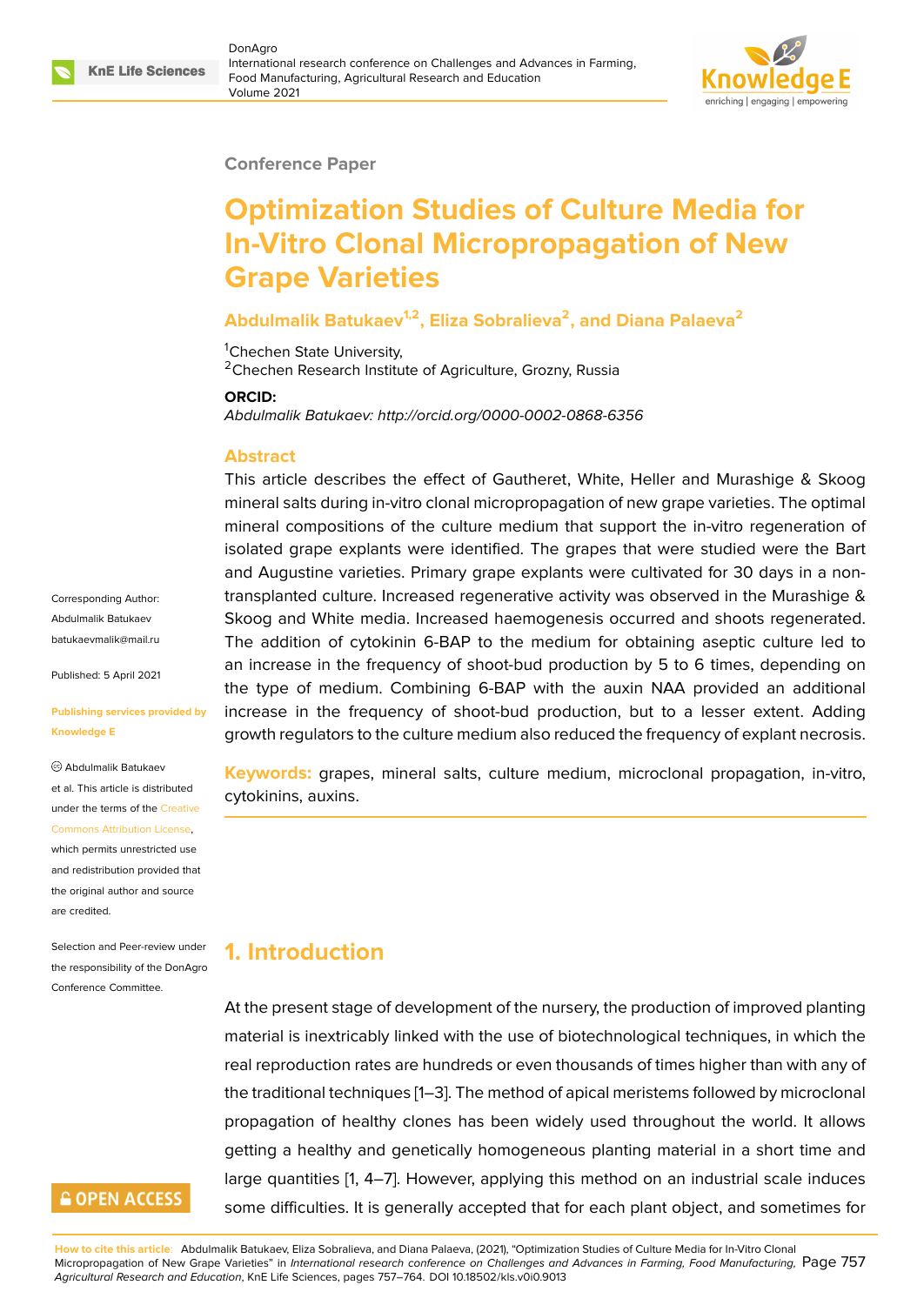a variety introduced into a culture in-vitro, the individual components of the artificial culture medium are required, taking into account its genotypic features [8–11].

The aim of the studies is the development of technology for microclonal propagation of new varieties and rootstocks of fruit and berry crops based on an optimized culture medium.

The increasing of efficiency is achieved by solving the following main task: the development of improved technology for microclonal propagation of grapes. One of the main problems encountered in the industrial use of this technique is the inability to obtain regenerants from all types of explants when using a universal culture medium, since various types of explants demonstrate different efficiency in obtaining regenerants, or do not pass to organogenesis at all. Multiplication coefficients on universal media are higher than with applying traditional breeding methods but much lower than with optimized media, which ultimately affects the efficiency of nursery management. Thus, the main direction of improving the technology for microclonal propagation is to optimize the culture media for growing seedlings of various fruit crops and grapes, which takes into account the genotypic features of propagated varieties.

## **2. Methods and Materials**

The studies were conducted based on the Joint Laboratory of Biotechnology of Agricultural Plants of the Chechen Research Institute of Agriculture (CRIA) and the Chechen State University (CSU). The main part of the material and technical base involved in the studies is a complex of specially equipped "clean" rooms. Laboratory facilities are equipped with the equipment necessary for performing microclonal propagation operations:

- •preparation and sterilization of materials,
- •preparation and sterilization of culture media,
- •washing and heat treatment of dishes and tools.

The laboratory complex used rooms equipped for carrying out the operations on transplanting sterile cultures and placing vessels with sterile cultures. At the multiplication stage, some of the vessels with sterile cultures were placed in sterile boxes. During performing the operations, a set of equipment was used for preparing culture media, culture dishes, cultivating plant objects, etc. Separation of the meristem was performed under the microscope MBS-10, the planting was carried out in special tubes of 12x4 cm in size with a culture medium of 25 g. As each stage of development progressed, the explants of grapes were transferred to a fresh medium with new growth substances.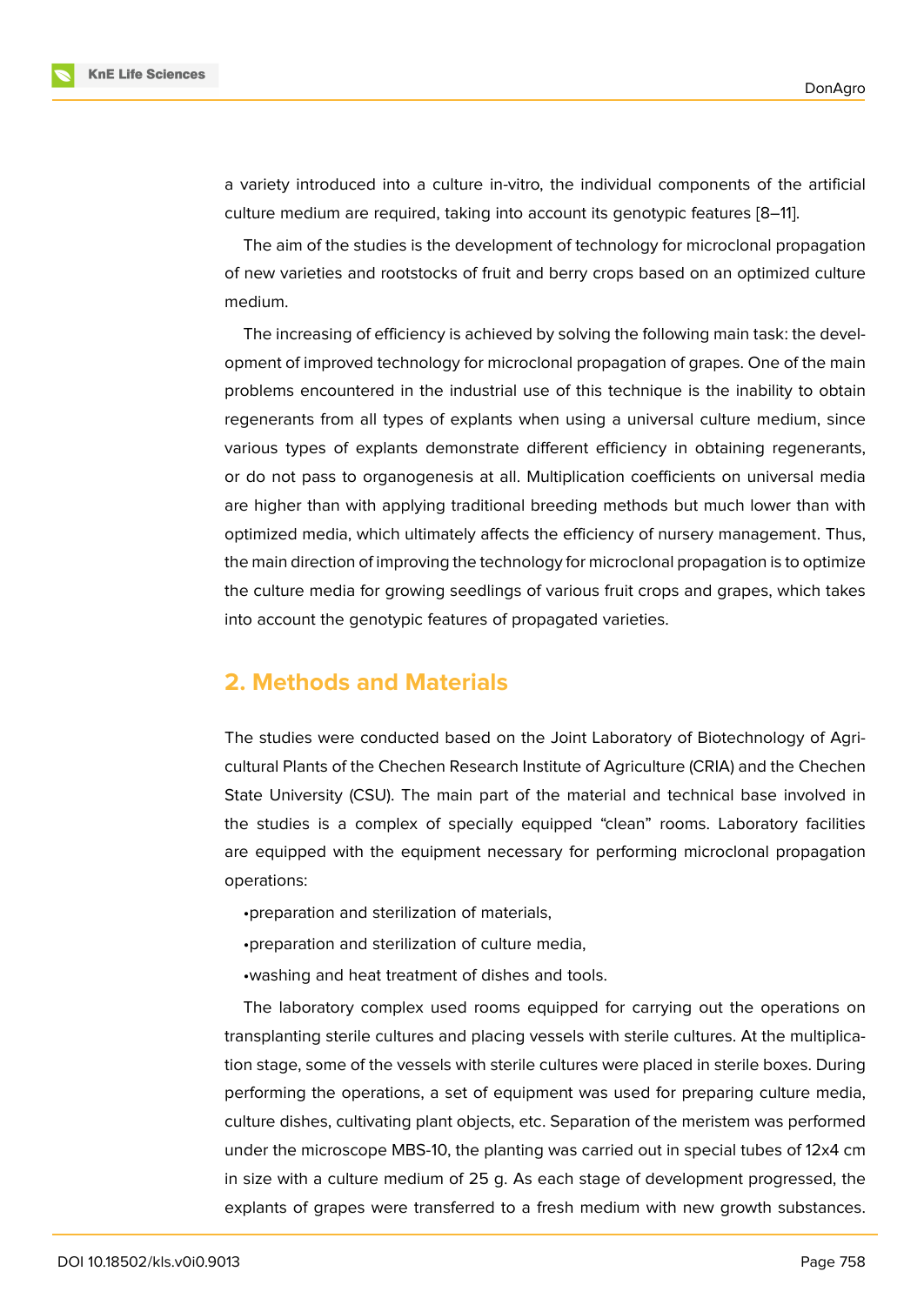The research was carried out according to the methods generally accepted in viticulture biotechnology [8], the statistical processing was performed by Microsoft Excel.

The culture medium is the most important factor for obtaining the planned effect of explant development. It contains a rich composition of mineral salts (macro- and microelements)[, w](#page-6-4)ell-balanced carbohydrates, vitamins, growth regulators, and amino acids in an acidic medium. For convenience, accuracy and reduction of time for preparation of culture media, the stock solutions were prepared, which allows achieving stability over the course of several passages. Four culture media with the basic composition of Gautheret, White, Heller, and Murashige & Skoog components were studied. The stock solutions of macrosalts, microsalts, phytohormones and vitamins were prepared in the laboratory. The components of the stock solutions were assorted by the selected basic formula. The studied grape varieties were Bart and Augustine.

### **3. Results**

The most effective and frequently used culture media for fruit and berry crops are Gautheret, White, Heller, and Murashige & Skoog's [1, 12–14]. These media, differing in their mineral composition, have the same set of organic additives and physiologically active substances. Table 1 shows the composition of the listed media. In this regard, the purpose of our research was to determine the [op](#page-6-0)[tim](#page-6-5)[al m](#page-7-0)ineral composition of the culture medium, which has an inducing effect on the regeneration in-vitro of isolated explants of grapes.

The first stage of the study is selection. From the four indicated culture media with the basic composition of components (Gautheret, White, Heller, Murashige & Skoog), two most effective ones are selected for their influence on the main criteria for the development of microclonal plants. Further, the assorted media will be consistently modified and evaluated again according to the main criteria adopted in plant biotechnology. The effect of mineral salts was studied according to Gautheret, White, Heller, and Murashige & Skoog (Table 1).

The selection of a single culture medium, which was then subject to the optimization, was guided by the studies of the chosen culture media, using the formulated criteria for the development of the explant. As an integral indicator of efficiency at the stage of selecting the base medium, the regenerative potential of primary explants of grapes was studied when cultivated on various culture media. The culture media included such growth regulators as BAP (0.5 mg/l) and KIN (0.5 mg/l), as well as sucrose and agar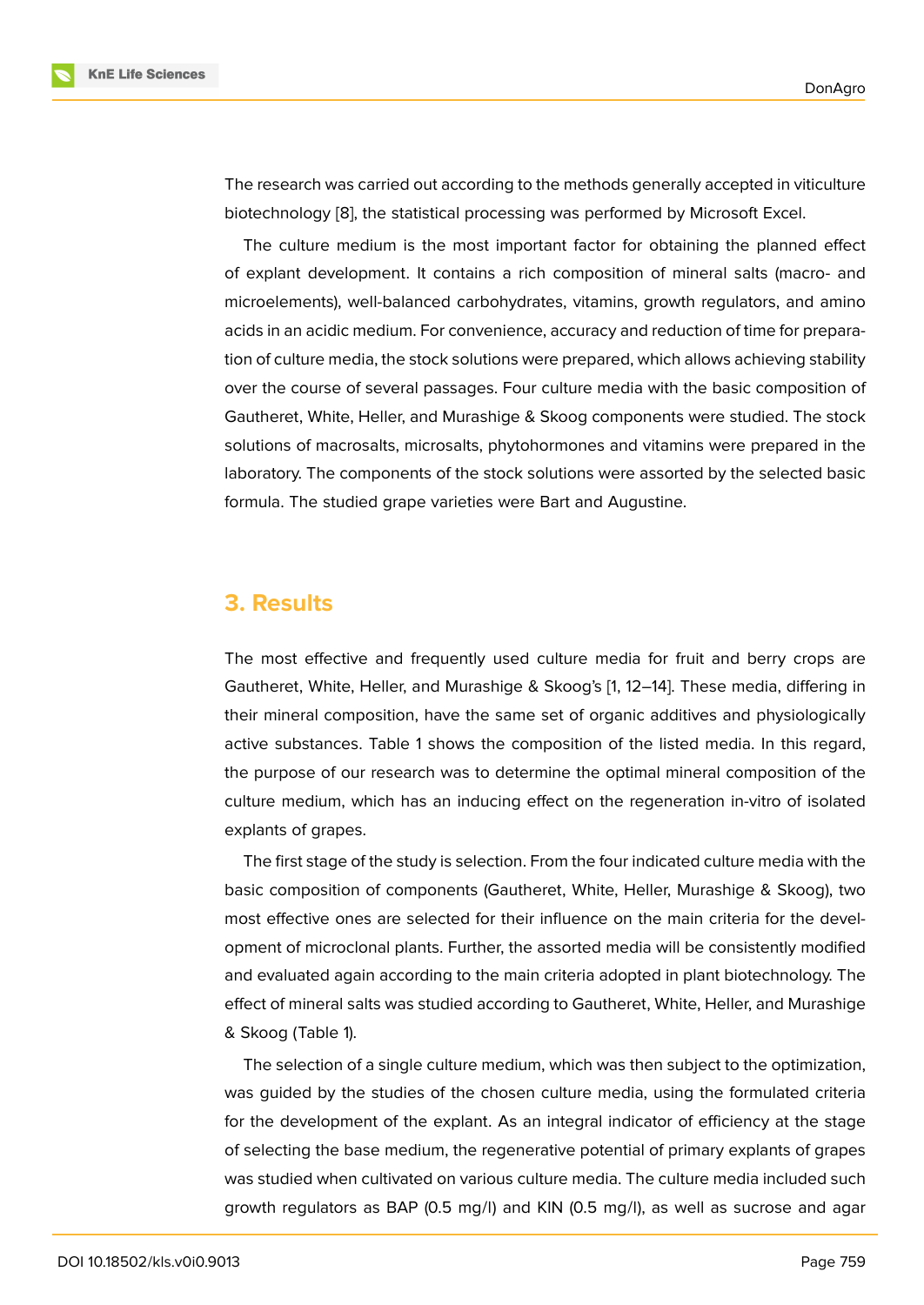in concentrations of 3% and 0.8%, respectively. For preliminary tests, apical shoots of grapes were used as the primary explant.

| Components                           | Concentration in the medium for cultivating. mg/l |                   |                          |                                  |  |
|--------------------------------------|---------------------------------------------------|-------------------|--------------------------|----------------------------------|--|
|                                      | Medium<br>Gautheret's                             | Medium White's    | Medium Heller's          | Medium<br>Murashige &<br>Skoog's |  |
| Ca $(NO_3)_2$                        | $\overline{\phantom{a}}$                          | 142               |                          |                                  |  |
| KNO <sub>3</sub>                     | 1.900                                             | 81                |                          | 38.000                           |  |
| NaNO <sub>3</sub>                    | ÷,                                                |                   | 600                      |                                  |  |
| $NH_4HO_3$                           | 1.650                                             |                   |                          | 33.000                           |  |
| $NH_4H_2PO_4$                        |                                                   |                   |                          |                                  |  |
| $(NH_4)_2$ SO <sub>4</sub>           |                                                   |                   |                          |                                  |  |
| $MgSO_4$ 7H <sub>2</sub> O           | 370                                               | 74                | 250                      | 7.400                            |  |
| CaCl <sup>2</sup> H2O                | 440                                               | $\qquad \qquad -$ | 75                       | 8.800                            |  |
| <b>KCI</b>                           | $\frac{1}{2}$                                     | 65                | 750                      |                                  |  |
| $KH_2PO_4$                           | 170                                               | 12                | $\overline{\phantom{a}}$ | 3.400                            |  |
| $N$ a $H_2$ PO <sub>4</sub> $H_2$ O  |                                                   |                   | 125                      |                                  |  |
| $MnSO4$ 7H <sub>2</sub> O            |                                                   |                   | $\overline{a}$           | 4.460                            |  |
| MnSO <sub>4</sub> ·4H <sub>2</sub> O | 22.3                                              |                   | 0.1                      |                                  |  |
| KI                                   | 0.83                                              |                   | 0.01                     | 166                              |  |
| $H_3BO_3$                            | 6.2                                               |                   | $\mathbf{1}$             | 1.240                            |  |
| $ZnSO4$ 7H <sub>2</sub> O            | 8.6                                               |                   | $\mathbf{1}$             | 1.720                            |  |
| CuSO <sub>4</sub>                    | $\blacksquare$                                    |                   |                          |                                  |  |
| CuSO <sub>4</sub> ·5H <sub>2</sub> O | 0.025                                             |                   | 0.03                     | 5                                |  |
| $Na2Mo O4 2H2 O$                     | 0.25                                              |                   |                          | 50                               |  |
| CoCl <sub>2</sub> GH <sub>2</sub> O  | 0.025                                             |                   |                          | 5                                |  |
| AICI <sub>3</sub>                    |                                                   |                   | 0.03                     |                                  |  |
| NICI·6H <sub>2</sub> O               |                                                   |                   | 0.03                     |                                  |  |
| FeCl <sub>2</sub> ·6H <sub>2</sub> O |                                                   |                   | $\mathbf{1}$             |                                  |  |
| FeSO <sub>4</sub> ·7H <sub>2</sub> O | 27.86                                             |                   |                          | 5.560                            |  |
| $Fe2 (SO4)3$                         |                                                   | 2.46              |                          |                                  |  |
| Sequestrene 330 Fe                   |                                                   |                   |                          |                                  |  |
| $Na2$ EDTA                           | 37.26                                             |                   |                          | 7.460                            |  |
| Mesoinosite                          | 100                                               |                   |                          | 20.000                           |  |
| Thiamine-HCI                         | 0.4                                               |                   |                          | 100                              |  |
| Nicotinic acid                       |                                                   |                   |                          | 100                              |  |
| Pyridoxine-HCl                       |                                                   |                   |                          | 100                              |  |
| Yeast extract                        |                                                   | 100               |                          |                                  |  |
| <b>Sucrose</b>                       | 30.000                                            | 20.000            |                          | 30.000                           |  |
| pH                                   | 5.8                                               |                   |                          |                                  |  |

#### TABLE 1: The compositions of culture media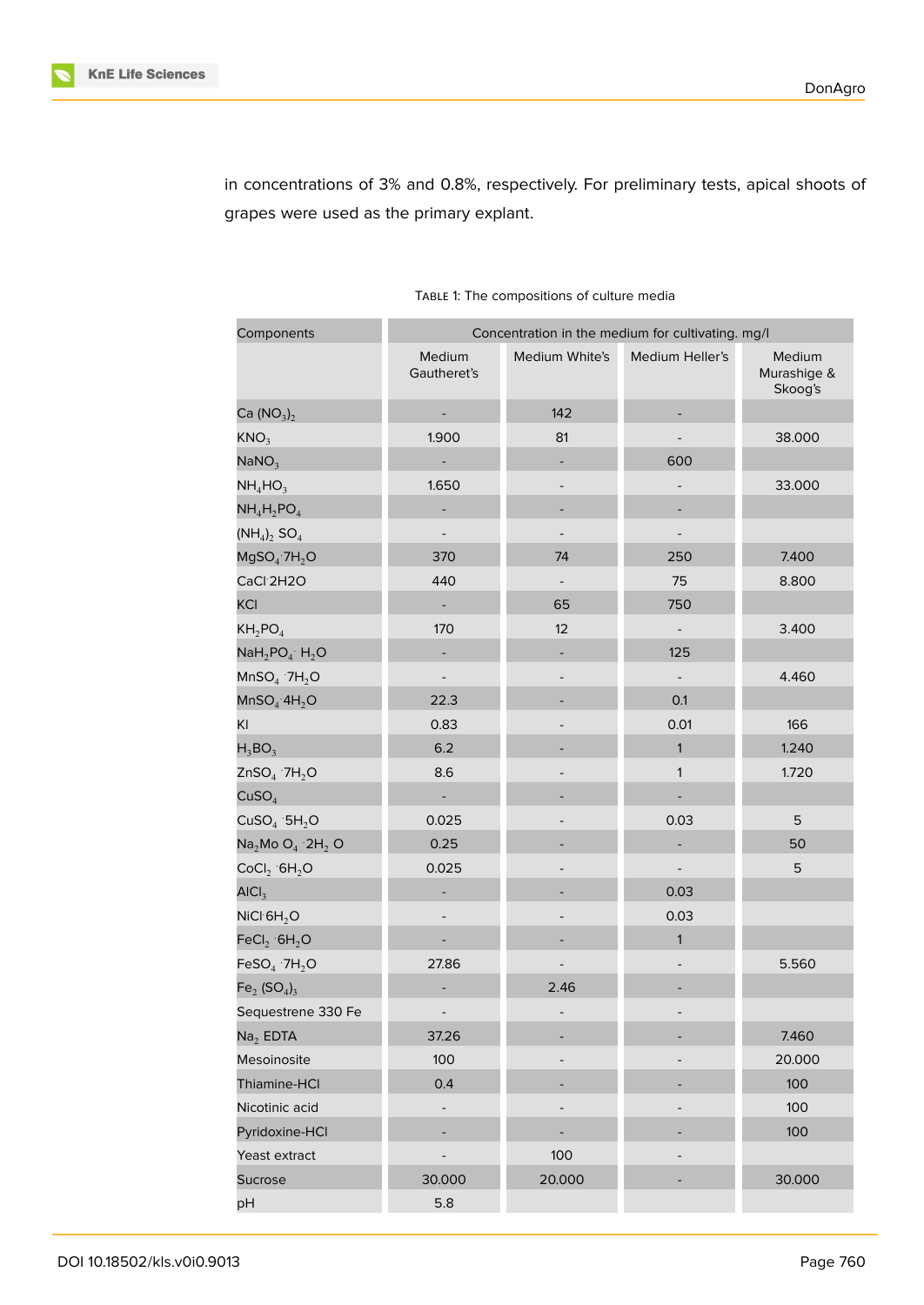**KnE Life Sciences** 

The cultivation results of primary grapes explants for 30 days in a non-transplanted culture showed that the increased regenerative activity on their basis was observed in the media of Murashige & Skoog and White. The process of explants cultivation was accompanied by the increased haemogenesis and regeneration of shoots.

The results of the experiment presented in Table 2 showed that the effectiveness of obtaining an aseptic culture was largely determined by the type of explant and to a lesser extent by the mineral and hormonal (in the case of the apical part of the shoots) composition of the culture media. When using lateral buds as explants, the frequency of their inducing was slightly higher on the Murashige & Skoog medium, in comparison with other culture media (White, Gautheret, Hiller).

When using the upper part of young shoots as explants, a similar pattern was observed. The addition of growth regulators to the culture medium was a critical factor in the case of lateral buds. Thus, the addition of cytokinin 6-BAP to the medium for obtaining aseptic culture contributed to an increase in the frequency of shoot-bud inducing by 5 to 6 times, depending on the type of medium. Combining 6-BAP with the auxin NAA provided an additional increase in the frequency of shoot-bud inducing, but not as marked as in the previous case. Adding growth regulators to the culture medium also reduced the frequency of explant necrosis. All these observations are mainly related to the fact that the apical meristems, from which future shoots develop, are in the resting buds in an inactive state and the absence of hormonal pressure, these meristems died after a strong stress effect (sterilization).

Following the data presented above, it can be concluded that it is preferable to use lateral buds for obtaining aseptic grape culture, which, when placed on a culture medium with a combination of 6-BAP and IAA, provide a high frequency of sterile inducing buds.

The potential of grape propagation was also studied as an integral indicator of efficiency at the stage of selecting the base medium. The average reproduction coefficient from one test tube was analyzed for 3 passages. The results of preliminary tests of standard culture media indicate their different potential when used in the biotechnological system of microclonal plant propagation.

For further modification and testing, two basic culture media were assorted - White and Murashige & Skoog (MS), since the average multiplication coefficient chosen as an integral indicator of suitability assessment demonstrated greater efficiency on them. Thus, the coefficient of propagation of grapes in the media of White and Murashige & Skoog was 12.5-83.3% higher than in the Gautheret and Heller's media.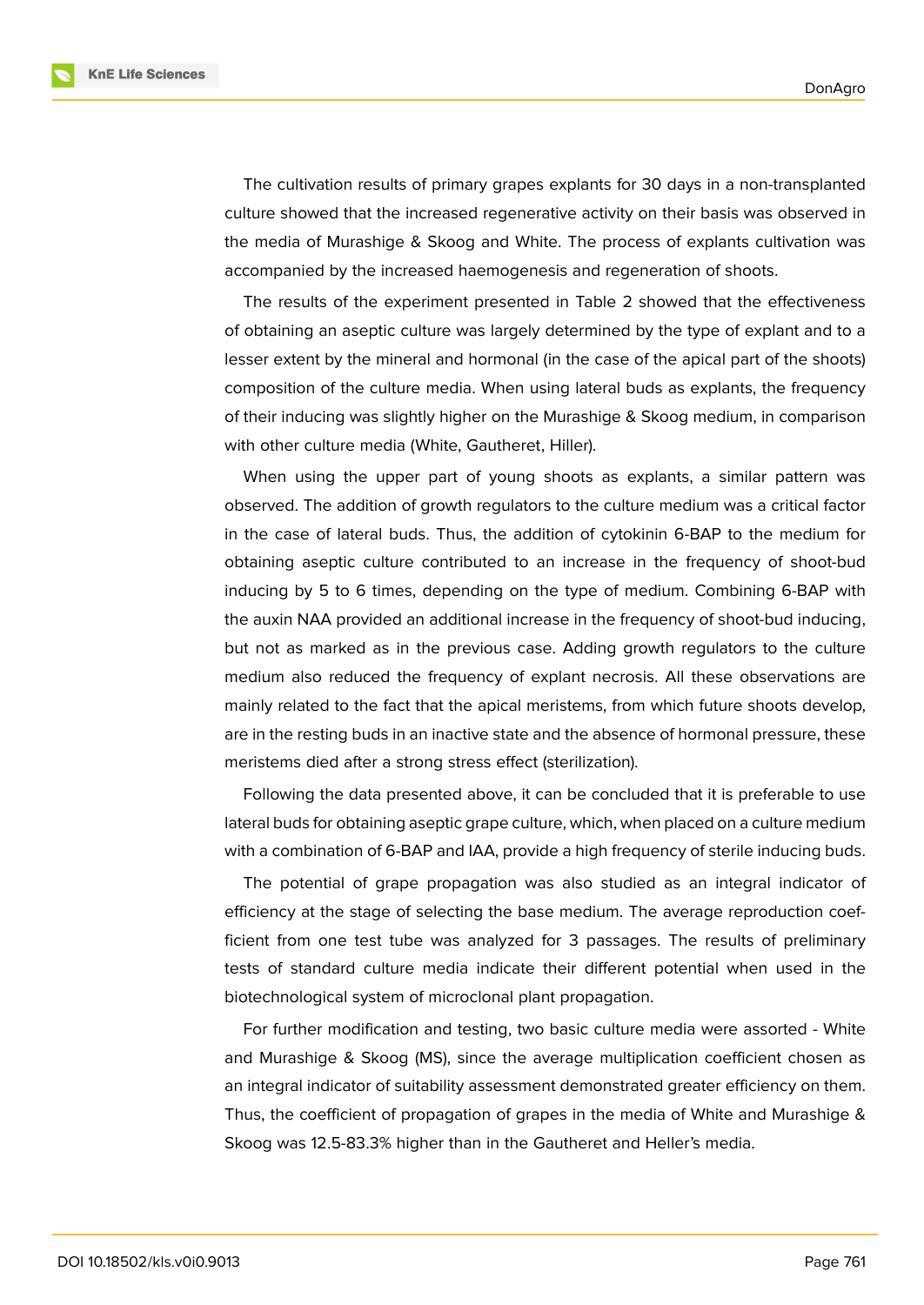| Culture media options                         | Grapes (varieties Bart. Augustine) |                 |                  |                 |  |
|-----------------------------------------------|------------------------------------|-----------------|------------------|-----------------|--|
|                                               | Lateral buds                       |                 | Top of the shoot |                 |  |
|                                               | DP <sup>*</sup> , %                | DN**. %         | DP. %            | DN. %           |  |
| Murashige & Skoog's                           |                                    |                 |                  |                 |  |
| Without hormones                              | 19.7 $\pm$ 4.6                     | $59.9 + 19.3$   | 24.6 $\pm$ 3.9   | $66.2 + 16.0$   |  |
| 6-BAP (1 mg/l)                                | $32.3 + 11.5$                      | $30.7 + 18.1$   | 19.0 $\pm$ 6.2   | $51.2 \pm 12.6$ |  |
| 6-BAP (1 mg/l) + IAA<br>$(0.25 \text{ mg/l})$ | $42.6 \pm 11.1$                    | $20.1 \pm 14.1$ | $16.9 + 5.9$     | 65.6 $\pm$ 14.2 |  |
| Gautheret's                                   |                                    |                 |                  |                 |  |
| Without hormones                              | $15.9 + 2.2$                       | $60.5 + 11.7$   | $14.3 \pm 4.2$   | $69.3 + 20.1$   |  |
| $6-BAP$ (1 mg/l)                              | $30.4 \pm 17.3$                    | $42.8 \pm 12.0$ | $15.0 \pm 4.9$   | $57.6 + 18.6$   |  |
| 6-BAP (1 mg/l) + IAA<br>$(0.25 \text{ mg/l})$ | $39.5 + 19.4$                      | $32.2 \pm 10.8$ | $25.1 \pm 3.0$   | $81.2 + 16.4$   |  |
| White's                                       |                                    |                 |                  |                 |  |
| Without hormones                              | $12.9 \pm 1.2$                     | $65.5 \pm 11.7$ | 11.3 $\pm$ 4.7   | $62.3 + 20.1$   |  |
| $6-BAP$ (1 mg/l)                              | $27.4 \pm 11.3$                    | $38.8 + 10.1$   | 13.0 $\pm$ 4.4   | 66.6 $±17.6$    |  |
| 6-BAP (1 mg/l) + IAA<br>$(0.25 \text{ mg/l})$ | $27.5 + 16.4$                      | $26.2 + 9.8$    | $22.1 \pm 3.1$   | 71.6 $\pm$ 14.4 |  |
| Hiller's                                      |                                    |                 |                  |                 |  |
| Without hormones                              | $4.9 \pm 2.2$                      | $60.5 + 11.7$   | 14.3 $\pm$ 4.2   | $69.3 + 20.1$   |  |
| 6-BAP (1 mg/l)                                | $31.4 \pm 17.3$                    | $32.8 + 12.0$   | $15.0 \pm 4.9$   | 57.6 $\pm$ 18.6 |  |
| 6-BAP (1 mg/l) + IAA<br>$(0.25 \text{ mg/l})$ | $39.5 + 19.4$                      | $32.2 \pm 10.8$ | $25.1 \pm 3.0$   | $81.2 \pm 16.4$ |  |

TABLE 2: The influence of the mineral composition of culture media on the effectiveness of obtaining aseptic grape culture (3 weeks after sterilization), n=30

\* - Percentage of explants with the marked growth, in terms of the number of uninfected explants

\*\* - Percentage of necrotic explants, in terms of the number of uninfected explants

Taking into account the relatively equal values in the difference in the multiplication coefficient between the compared culture media, the further evaluation of grape varieties during modification is carried out within one general group – grape varieties.

# **4. Conclusion**

The conducted studies are mainly related to the fact that the apical meristems, from which future shoots develop, are inactive in the resting buds and the absence of hormonal pressure, these meristems died after severe stress (sterilization).

Under the data presented above, it can be concluded that it is preferable to use lateral buds for obtaining aseptic grape culture, which, when placed on a culture medium with a combination of 6-BAP and IAA, provide a high frequency of sterile inducing buds. The basic culture media - White and Murashige & Skoog's (MS) were optimum since the average multiplication coefficient chosen as an integral indicator of suitability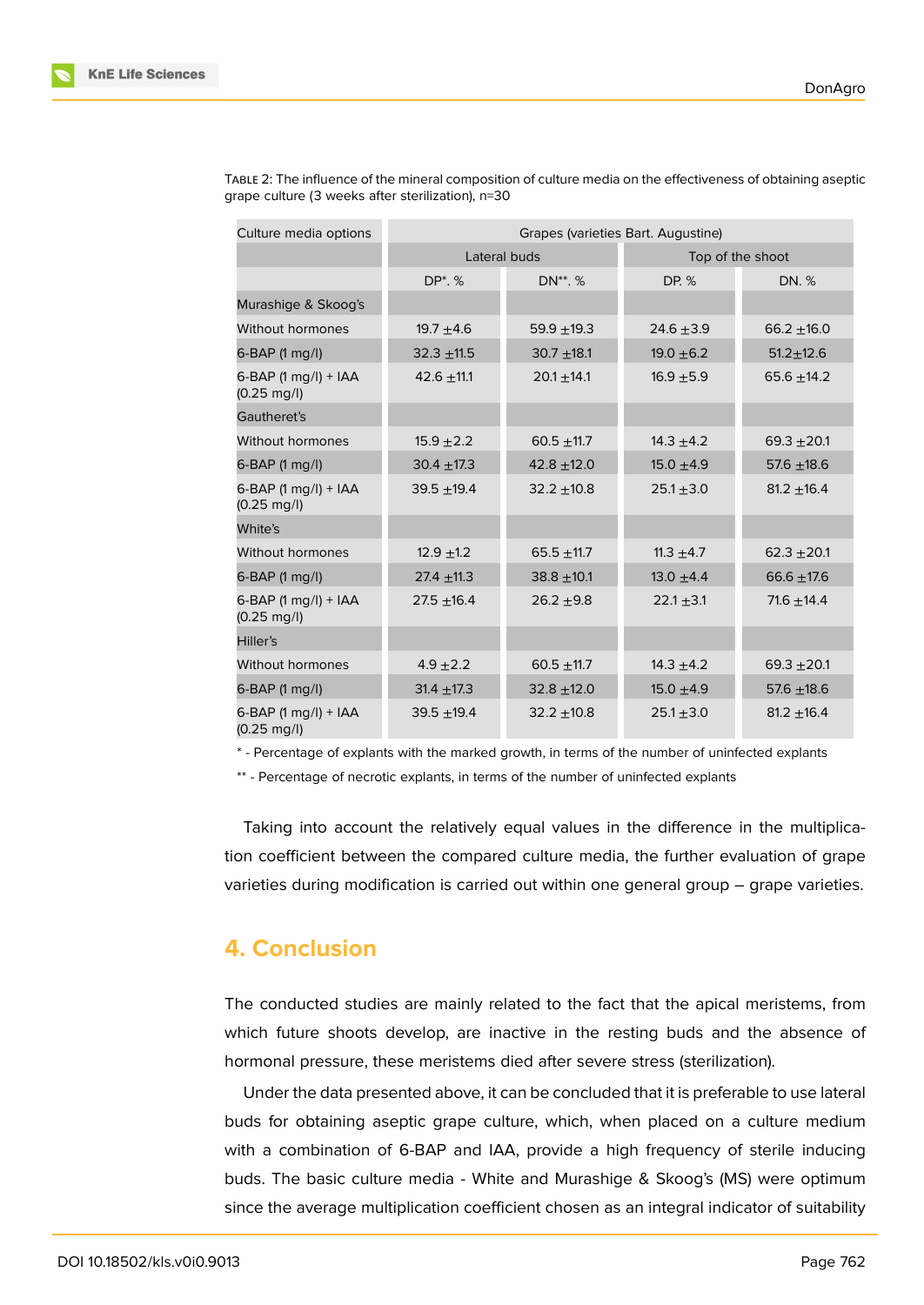

assessment showed greater efficiency on them. Thus, the coefficient of propagation of grapes in the media of White and Murashige & Skoog was 12.5-83.3% higher than in the Gautheret and Heller's media.

### **References**

- <span id="page-6-0"></span>[1] Batukaev, A. A. (1998). *Improving the Technology of Accelerated Propagation and Sanitation of Grape Planting Material by the In Vitro Method* Moscow: Ministry of Agriculture, p. 222.
- [2] Bratkova, L. G. and Tsatsenko, N. N. (2015). Clonal Micropropagation of Grapes. *Achievements of Science and Technology of the Agro-Industrial Complex*, vol. 29, issue 6. pp. 49-52.
- <span id="page-6-1"></span>[3] Gud, L. A., Kalashnikova, E. A. and Tarakanov, I. G. (2019). Influence of the Spectral Composition of Light on the Morphogenetic Potential of Blackberries and Raspberries In Vitro. *Forestry Information, vol.*s 2, pp. 97-101.
- <span id="page-6-2"></span>[4] Dospekhov, B. A. (2011). Methods of Field Experience. *Alliance*, vol. 6, pp. 351-352.
- [5] Kornatsky, S. A., *et al*. (2018) *A Method of Adaptation In Vivo of Strawberry Micro-Plants*. RF Patent No. 2642085.
- [6] Yermishin, A. P. (2015). *Plant Biotechnology and Biosafety: a Manual*. Minsk: BSU, p. 359.
- <span id="page-6-3"></span>[7] : Batukaev, A. A., *et al*. (2013). *A Method of Microcutting In Vitro.* Patent No. 2521992 Russian Federation, IPCA01G 17/02.
- <span id="page-6-4"></span>[8] Medvedeva, N. I., *et al*. (2008). Features of Microclonal Reproduction of Introduced and Clones of Grapes. *Scientific Journal. Kub SAU*, vol. 40, issue 6, pp. 137-155.
- [9] Kalashnikova, E. A. (2019). Technology for Adapting Vitis Vinifera Microclones to Ex Vitro Conditions. *Problems of Agricultural Development in the Region*, vol. 3, issue 39, pp. 69-74.
- [10] Kornatsky, S. A. (2016). Technological Approaches to the Use of the In Vitro Method for Mass Production of Stone Crop Pants. International Research Journal, vol. 10, issue 52, pp. 150-152.
- [11] Kornatsky, S. A. Features of Rooting In Vitro of Everbearing Raspberry Microcutting. *Fruit and Berry Growing in Russia*, vol. 48, issue 1, 2017, pp. 136-139.
- <span id="page-6-5"></span>[12] Batukaev, A. A. (2018) Use of Growth Regulators in Grapes Grinding by In Vitro Method. *International Multidisciplinary Scientific GeoConference SGEM,* vol. 18, issue 6, pp. 783-790.